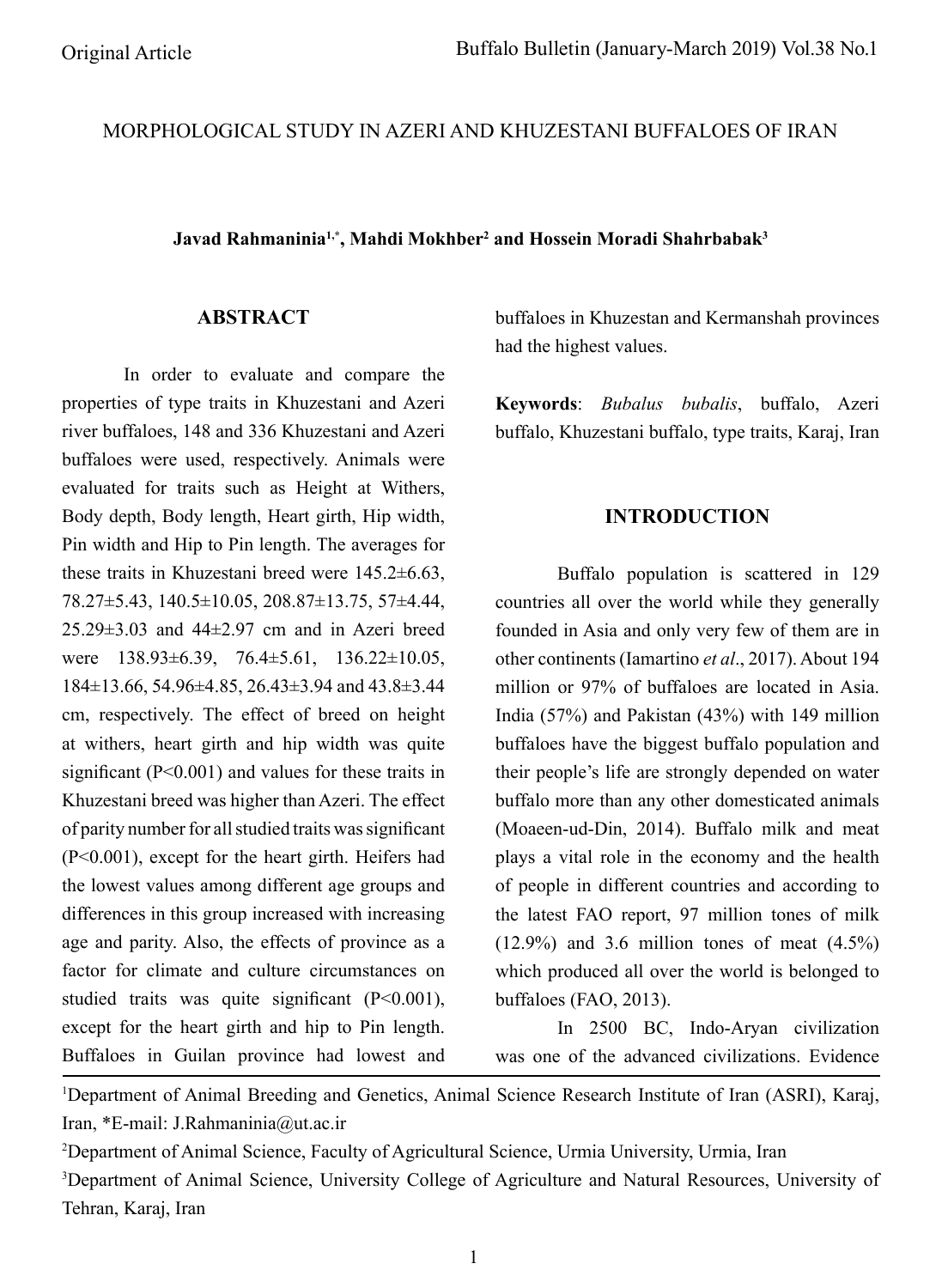from this civilization has been indicative of the existence of domestic buffaloes and the extent of their distribution from the Silk Road in the East to the Mesopotamia in the West has been identifed. Domesticated buffaloes were probably raised in Iran Before Christ (BC), and it has even been mentioned that about 538 BC, the breeding of buffaloes was common in Persia. A bunch of royal cane for 900 to 750 BC is available at the British Museum, which archaeologists believe that it's origin was Lorestan province. The image of three calves and three buffaloes is carved on this stick. According to this document, the experts admitted that buffaloes lived in Iran from the seventh century BC and completely adapted to the conditions of Iran's climate (Manzoor, 1994).

Unfortunately, trends belong to buffalo population in Iran in recent years have shown a significant reduction from  $\sim$ 523 thousand in 2002 (Borghese and Mazzi, 2005) to  $\sim$ 199 thousand in 2012 (Anonymous, 2012). This reduction in Iran, like some other countries in the world is because of high producing dairy cows replacement instead of buffaloes, mechanization of agriculture and the reduction of market demand for buffalo products (Borghese and Mazzi, 2005). Iran's buffalo population consists of three breeds known as Khuzestani, Mazandarani and Azeri. Khuzestani breed is located in Khuzestan, Lorestan, Kermanshah, Ilam, Fars and some other neighboring provinces. Azeri breed is scattered in different cities of East Azerbaijan, West Azerbaijan, Ardebil and Guilan and also is known as Caucasus breed. Mazandarani (or Caspian) breed is located in different cities of the Caspian Sea and it's population is in third place after Azeri and Khuzestani breeds. In some references, this breed is considered as a part of Azeri breed.

Each Azeri, Khuzestani and Mazandarani

breed's population are about 145 thousand (73%), 50 thousand (25%) and four thousand (2%) from the total population of Iranian buffaloes (Anonymous, 2012), respectively. Buffalo production in Iran is mainly for its milk (293 thousand tons, which is 2.8% of all milk produced in Iran) and its meat (24.7 thousand tons, which is 2.5% of all meat produced in Iran) is in second concern (Anonymous, 2010).

Buffalo breeding in Iran is based on smallholder farming systems with an average number of fve animals in most herds (99%) and also a small number of herds with between 20 to 50 and some of them are up to 300 buffaloes. Smallholder's management is according to environmental opportunities, such as pasture, straw, shrubs and fodder and also is based on environmental conditions in which they hold them. Buffaloes in Khuzestan are kept outdoors throughout the year, while in the north west of Iran, buffaloes are kept indoors in autumn and winter (Broghese and Mazzi, 2005).

Type traits are about the shape and form of some animal body components which are physical and visible and are used in the apparent judgment of the livestock to be placed in the appropriate classifcation (Trim-Berger *et al*., 1992). These traits are important for selection and decision-making about reproduction in dairy cows (del Schneider *et al*., 2003). These traits are also effective, directly and indirectly, in decisionmaking for animal removal, longevity and milk production (del Schneider *et al.*, 2003) because of their relation with production traits (Kavandi *et al*., 2011; Misztal *et al*., 1992). A buffalo breeder should be able to evaluate and judge his animals and categorize them according to the type for better nutrition and breeding and to overcome management problems (Trim-Berger *et al*., 1992).

Many environmental factors affect the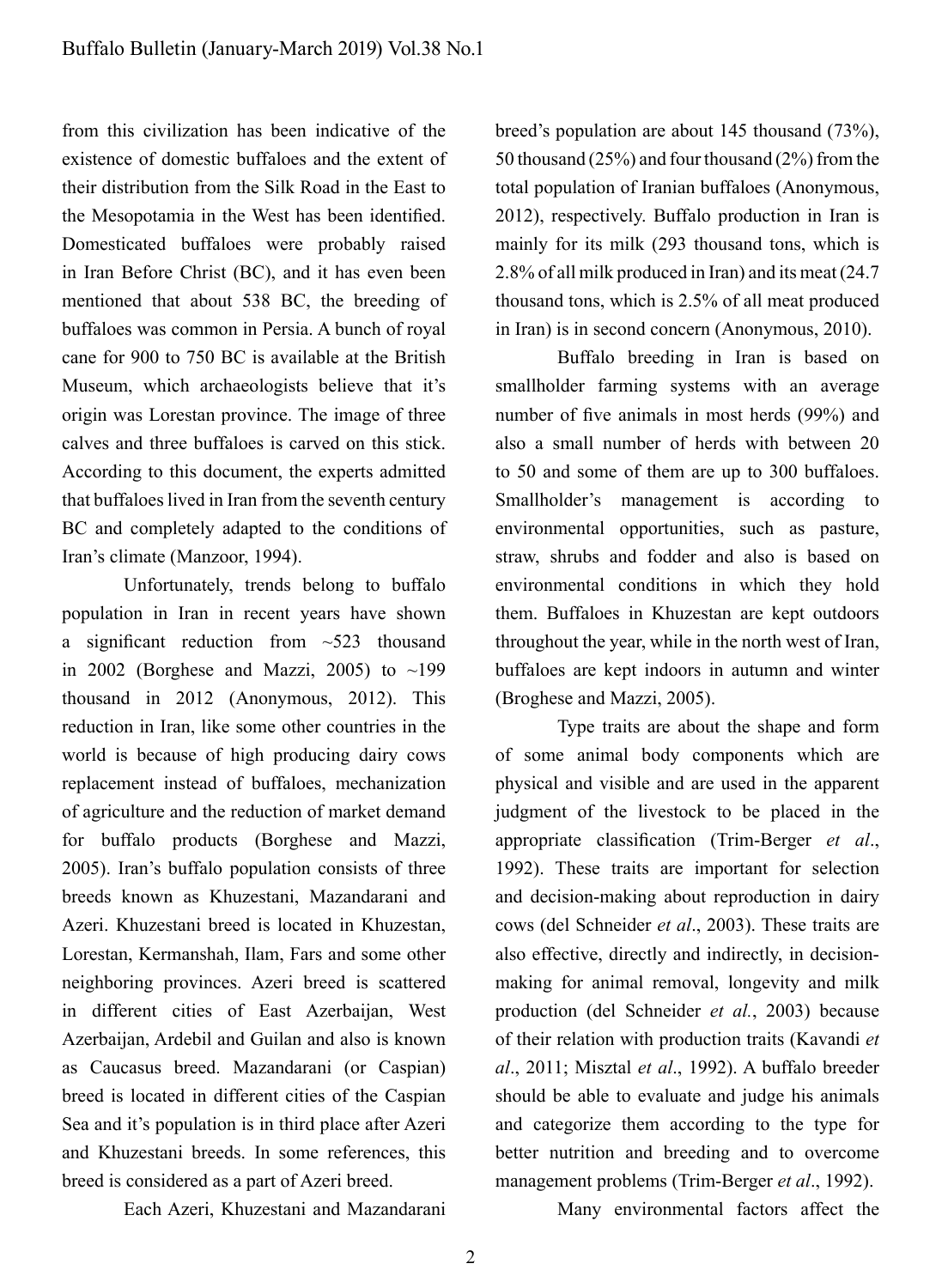body size and body measurements and these effects can mask the true genetic value of these animals. Obtaining more accurate values for these traits can help to formulate selection strategies to improve the yield of milk production under feld conditions (Javed *et al.*, 2013).

Norman and Van Vleck (1972) announced that the effect of year on type traits was low and contribution of the year to type changes was reported to be 2 to 3% (Norman and Van-Vleck, 1972). Short *et al.* (1992) reported that the effect of month was signifcant for some type traits (Short *et al*., 1992). Thompson *et al*. (1981) reported that the effect of age on 11 traits from 14 type traits was signifcant (Tompson *et al*., 1981). Norman *et al.* (1978) also reported that the effect of age was signifcant for all type traits in the Jersey breed (Norman *et al*., 1978). Given that the conditions in the herds such as raising systems, management, feeding systems and etc. are different, therefore, herd effect should be considered as a specifc environmental factor in our analysis. This effect cannot be separated from other environmental effects (Swalve, 1995). Norman *et al*. (1978) declared that the importance of the herd effect is more than the year effect and they reported that the effect of herd on type traits were 9 to 13% (Norman *et al*., 1978). Also, the herd effect on all type traits announced signifcant by Thompson *et al*. (1981); (Tompson *et al*., 1981).

It is most likely to have error in evaluation of type traits, because this evaluation is often theoretical. Therefore, the evaluator's effect on evaluating these traits is signifcant (Short *et al*., 1992). Thompson *et al*. (1981) announced that the effect of the evaluator on all studied type traits was signifcant (Thompson *et al*., 1981). Vinston *et al.* (1982) reported that the contribution of the evaluator to the variance of different traits was 0.7 to 0.5 (Vinson *et al*., 1982). The fnal score for type traits at the beginning and the end of the lactation period have been reported higher than midlactation. At the end of the lactation period, the lactation has a lower score and the body capacity gets more points (Warwick, 1979). Norman *et al*. (1978) described that the effect of lactation stage on type traits in Jersey breed (excluding body capacity and dairy character) was insignifcant (Norman *et al*., 1978). Thompson *et al*. (1981) also stated that type characteristics associated with body weight (strength and dairy character, fore udder attachment, Udder depth) are more likely to be affected by the stage of lactation (Thompson *et al*., 1981). Other factors such as breed, region (Shankar and Mandal, 2010; Moradi-Shahrbabak, 1997; Vander Warf and Schaeffer, 1997), sex (Kayastha *et al*., 2011) and parity (as a measure of age) (Javed *et al*., 2013; Shankar and Mandal, 2010) have been statistically signifcant effect on type traits, body measurements and body weight. Of course, due to the very high impact of sex effect on physical measurements, information about different sexes is reported separately (Borghese and Mazzi, 2005). The aim of this study is to evaluate and compare some type characteristics in Azeri and Khuzestani buffaloes and also to investigate the effects of genotype (breed), parity and calving age on these traits.

#### **MATERIALS AND METHODS**

In this study, 484 buffaloes (148 Khuzestani and 336 Azeri buffaloes) from 161 herds with pedigree and under recording system of Iranian Animal Breeding Center (ABC) were used. Azeri buffalo samples were prepared from East Azerbaijan, West Azerbaijan, Ardebil and Guilan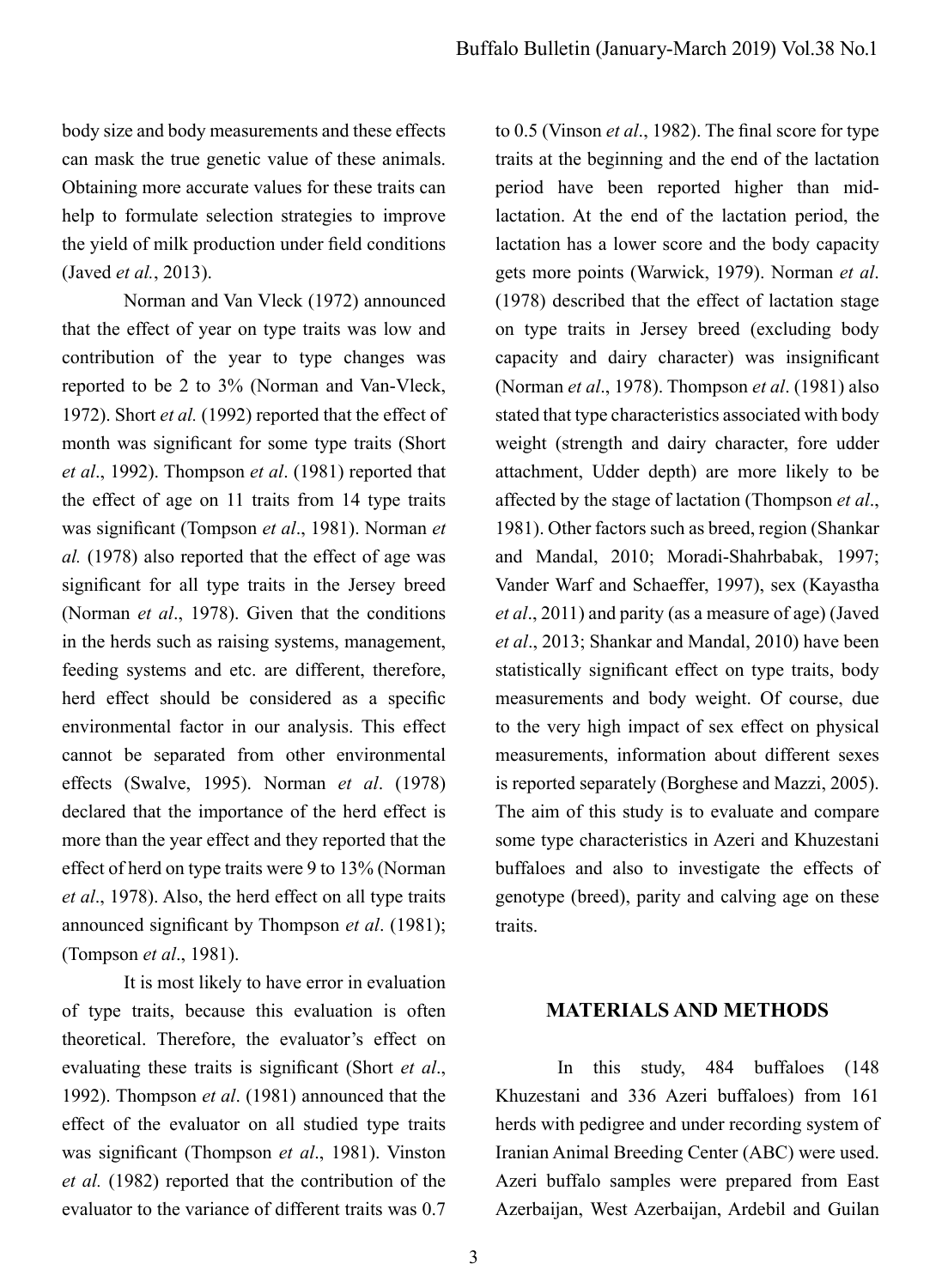provinces and Khuzestanies samples were gathered from Khuzestan and Kermanshah provinces. We prefer to determine samples with the lowest relationship and highest variety for our data set. The animals were evaluated for height at withers, body depth, body length, heart girth, hip width, pin width and hip to pin length (Figure 1).

Prior to statistical analysis, descriptive statistics for each trait were determined and the normality test was performed to the data for each trait and for different provinces separately using Xlstat software. Each of the traits in the study for at least one of the normality tests (Shapiro-Wilk, Anderson-Darling, Lilliefors and Jarque-Bera) were non-signifcant and the data were normal or near normal. The statistical model to analyze the data was

> $y_{ijlk} = \mu + G_i + A_j + Sh_l + e_{ijlk}$  $y_{ijk} = \mu + G_i + A_i + Sh_i + e_{ijk}$

where,

 $y_{i\hat{i}lk}$   $y_{i\hat{i}lk}$  = The value of kth individual under ith breed group, jth age, lth province.

 $\mu$  = Total mean.

 $G_i$  = effect of ith breed (I = 1, 2).

 $A_i$  = effect of jth age (j = 3-20).

 $Sh_l$  = effect of lth province (1 = 1-6).

 $e_i$  = Residual effect or the random error.

All effects included in the model are considered as fxed effects. Since a series of factors such as sex, evaluator and evaluation time effects were similar for all animals, therefore they were not included in the model. Statistical analysis was performed using the GLM procedure by SAS 9.1.

#### **RESULTS AND DISCUSSION**

Descriptive statistics for height at withers, body depth, body length, heart girth, hip width, pin width and hip to pin length in Khuzestani and Azeri breeds are in Table 1. The average of height at withers for Khuzestani and Azeri breeds was 145.25 and 138.93 cm, respectively. Borghese and Mazzi had previously reported these values at 141 and 133 cm, respectively (Borghese and Mazzi, 2005). The obtained values for height at withers in Azeri and Khuzestani breeds were higher than the average mature Chilika females with 124 cm (Patro *et al*., 2003), Nili-Ravi with 125 cm (Borghese and Mazzi, 2005) and 132 cm (Javed *et al*., 2013), Murrah with 133 cm (Borghese and Mazzi, 2005), Banni with 136.7 cm (Mishra *et al*., 2009) and Anatolian breed whose area was adjacent to the Azeri breed with a height of 134 cm (Borghese and Mazzi, 2005). This value was 144 cm for mature Egyptian buffaloes, which was higher than the average for Azeri breed and close to the Khuzestan breed average (Borghese and Mazzi, 2005). Khuzestani or Iraqi breed is probably the largest breed of buffalo (Borghese and Mazzi, 2005) and the results obtained for height at withers as an indicator of the size of the animal confrms this. The average body depth for mature Khuzestani and Azeri breeds was 78.27 and 76.4 cm, respectively.

The average body length for Khuzestani and Azeri breeds was 160.5 and 136.22, respectively. These values are higher than those for the Chilika breed with 122 cm (Patro *et al*., 2003) and similar to the values found for mature Anatolian breed with 138.56 cm (\*\*\*) and Nili-Ravi breed in different parities with 139.55 cm (Javed *et al*., 2013).

The average heart girth for Khuzestani and Azeri breeds was 208.87 and 184, respectively. This value for mature Nili-Ravi buffaloes in different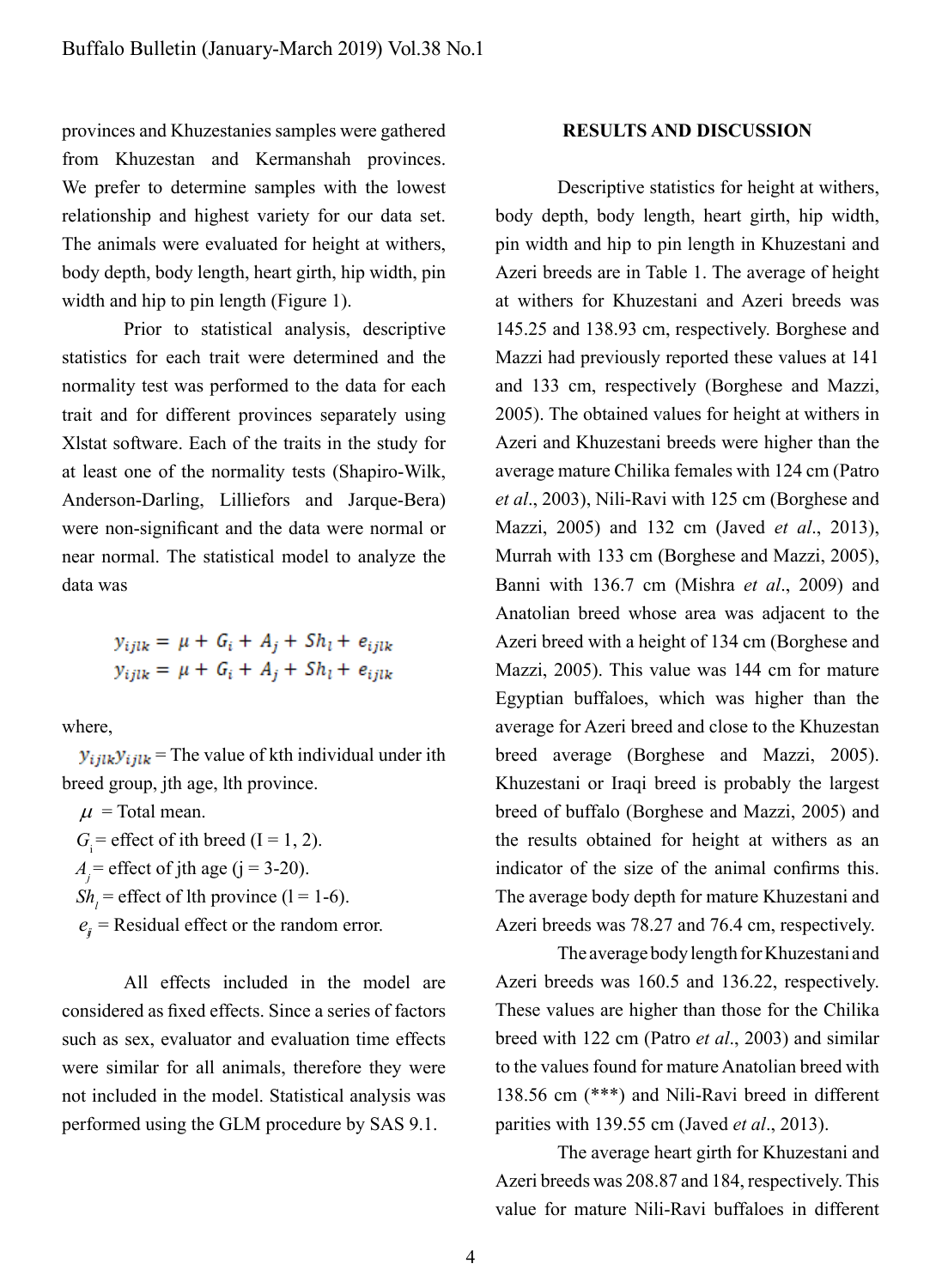parities was 194.45 cm (Javed *et al*., 2013) and in other studies, this value was 170 cm for the Chilika buffaloes (Patro *et al*., 2003) and 205.5 cm for the Bannie breed (Mishra *et al*., 2009).

The average for hip width in Khuzestani and Azeri breeds was 57 and 54.96 cm, respectively. This value for mature Chilika buffaloes and Banni breed was 48 (Patro *et al*., 2003) and 55.4 (Mishra *et al*., 2009) cm, respectively.

The average for pin width in Khuzestani and Azeri breeds was 25.29 and 26.43 cm, respectively. This value for mature Banni buffaloes was 27.9 cm (Mishra *et al*., 2009).

Also, The average for hip to pin length in Khuzestani and Azeri breeds was 44 and 43.8 cm, respectively. The characteristics of pelvic tract are important for reproduction.

Descriptive statistics of the studied traits in Azeri and Khuzestani breeds indicate that Khuzestani breed is relatively larger than Azeri (Table 1). However, analysis of variance is necessary to ensure that the differences are signifcant. The results for analysis of variance and least squares means are presented in Table 2 and 3, respectively.

Considering that it is necessary to provide a suitable model for variance analysis, therefore, environmental factors affecting traits should be included in the statistical model as much as possible. In this study, all animals were female, so the sex effect as a factor was not included in the model. Also, due to the evaluation of all animals in a limited time period, and by an evaluator and also the singleton of all studied animals, there was no need to estimate the effects of the evaluator, the time of evaluation, and the type of birth in the model.

The herd effect as an essential factor in statistical analyzes should be placed in the model but due to the large number of herds (161 herds) and the small number of animals used per herd, estimating the effect of this factor on the model was not possible. Instead, the province factor was considered as a factor indicating different climates and different breeding methods. It has been reported that the use of zoning in the country in analytical models as an effective factor for type traits, has been signifcant (Vander Warf and Schaeffer, 1997). Also, in the analysis model, parity was introduced as a measure of age at the time of sampling. Heifers used in this study were sexually mature and more than 2.5 years old.

According to tables 2 and 3, the effect of genotype on height at withers, heart girth and Hip width was completely significant (P<0.001) and on body depth, body length, pin width and hip to pin length was non-signifcant. Table 3 shows that the least squares means of all studied traits in Khuzestani breed is greater than Azeri, except for pin width, which was the same for both breeds and equal to 26 cm. However, except for height at withers, heart girth and Hip width, these differences were non-signifcant.

The effect of parity as an indicator for animal age was signifcant on all traits (P<0.001) except heart girth. Signifcant effect of animal age on type traits was consistent with the results of Norman et al. on Jersey (1978); Javed *et al*. (2013); Thompson *et al*. (1981) and also Shankar and Mandal (2010). The effect of different parity on the estimated buffalo weight, which was calculated from physical measurements, was signifcant in this study (P<0.001) Non-signifcant effect of parity on heart girth was inconsistent with Javed *et al*. (2013). The age range of buffaloes used in this study was from heifers with 2.5 years old to buffaloes with 16 parity. Due to the large number of age groups and also considering that buffaloes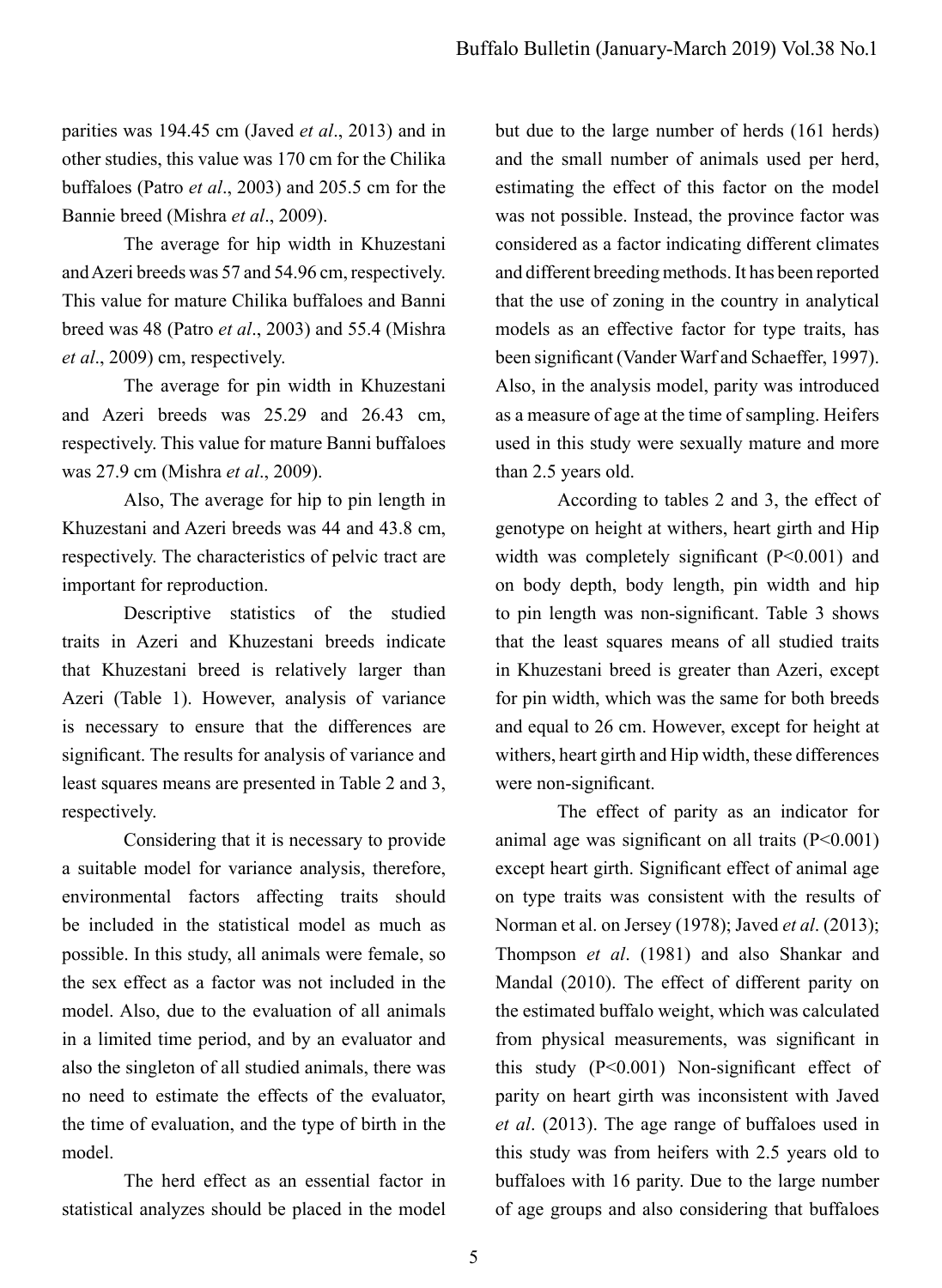reach the maturity in their third parity (Shankar and Mandal, 2010), and fewer animals in older age groups, therefore, buffaloes were classifed into 6 age groups including Pregnant heifers and buffaloes which are in their frst to ffth parities. The results show that the signifcant differences in the studied traits are mainly related to low age groups such as heifers and frst parity buffaloes with older ones. In all studied traits, where the parity effect was signifcant, heifers were the lowest and the animals with more than two parities had the highest values (Table 3). Low values in lower age groups are probably due to the lack of physical maturity and the presence of the animal in the growth phase. There was no signifcant differences in the studied traits between higher age groups. This can be due to physical growth stop or animal's skeletal growth Stop due to physical maturity (Shankar and Mandal, 2010).

Because these two studied breeds were not present together in any provinces and we can not estimate this effect alone in the model, therefore, it was placed in the model as an interbreed effect as a factor of different climates and different breeding methods. As shown in table 3, Azeri breed is scattered in West Azerbaijan, East Azerbaijan, Ardebil and Gilan provinces and Khuzestani breed is in Khuzestan and Kermanshah provinces. According to the results of tables 2 and 3, it is seen that the inter-breed effect of province on the studied traits is signifcant (P<0.001) except for heart girth and hip to pin length. The signifcance of province effect or region is compatible with Moradi Shahrbabak (1997); Shankar and Mandal (2010); Vander Warf and Schaeffer (1997). Least squares Means related to effect of provinces on all traits were investigated. It was observed that the average performance in the provinces where the Khuzestani breed is scattered is lower than the provinces where the Azeri breed is. Within the provinces with Azeri breed, the highest values are for buffaloes in western Azerbaijan and the lowest values for buffaloes in Guilan province. Further studies indicates a decrease in the quantities from



Figure 1. A Khuzestani buffalo.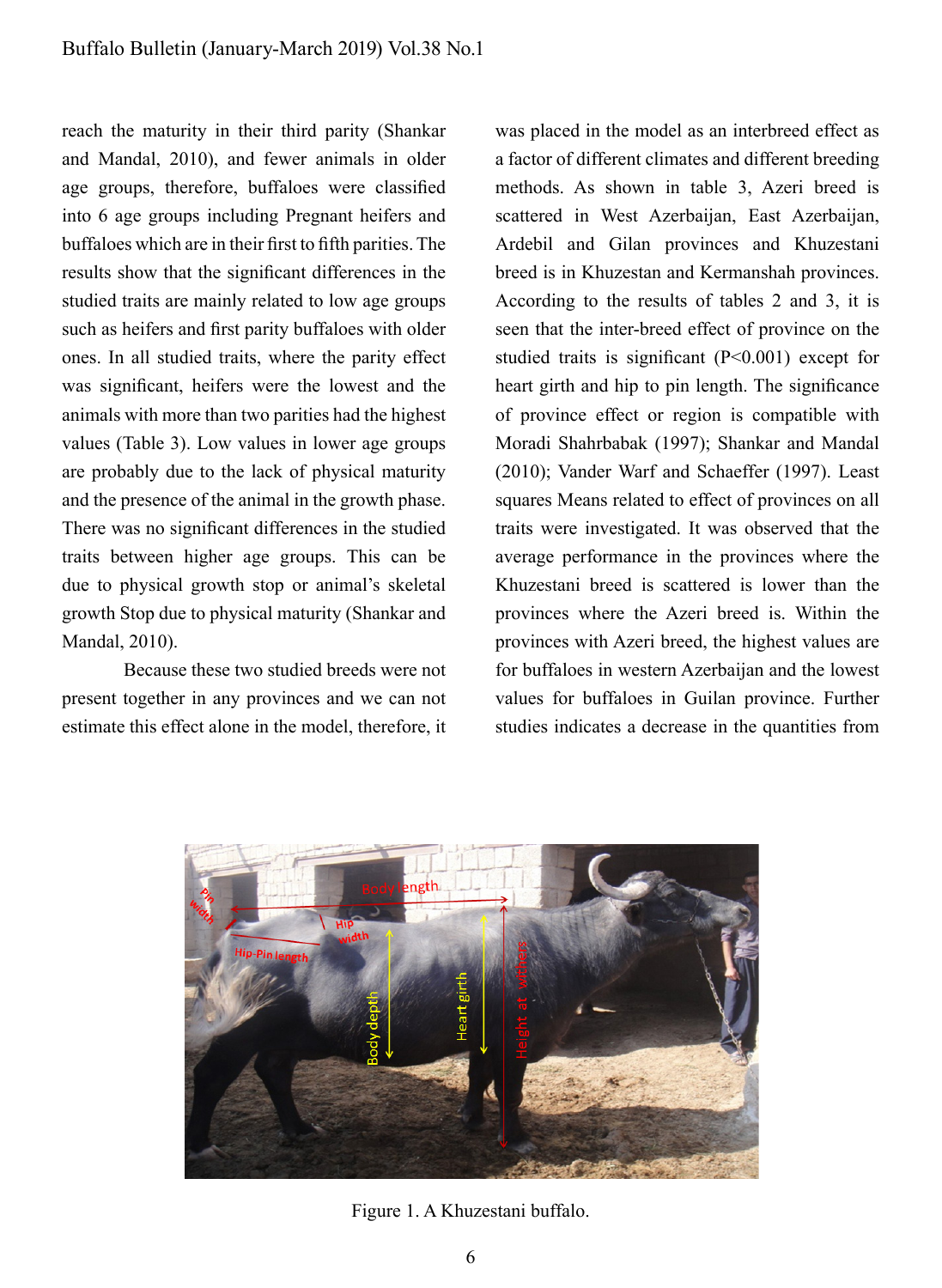| <b>Breed</b> | Trait             | Number of        | Average       | Standard deviation | Min             | Max             | Range           |
|--------------|-------------------|------------------|---------------|--------------------|-----------------|-----------------|-----------------|
|              |                   | observation      | $\epsilon$ m) | $\binom{cm}{c}$    | $\binom{cm}{c}$ | $\binom{cm}{ }$ | $\epsilon$ m    |
|              | height at withers | 148              | 145.25        | 6.63               | 133             | 162             | 29              |
|              | body depth        | 133              | 78.27         | 5.43               | 66              | 104             | 38              |
|              | body length       | 110              | 140.5         | 8.39               | 115             | 159             | $\frac{4}{3}$   |
| Khuzestani   | heart girth       | 85               | 208.87        | 13.75              | 180             | 242             | $\mathcal{O}$   |
|              | Hip width         | 131              | 57            | 4.44               | 42              | 68              | 26              |
|              | pin width         | $\overline{131}$ | 25.29         | 3.03               | $\frac{8}{18}$  | 34              | $\frac{6}{1}$   |
|              | hip to pin length | 129              | $\frac{4}{4}$ | 2.97               | 36.5            | 50              | 13.5            |
|              | height at withers | 336              | 138.93        | 6.39               | 104             | 150             | $\frac{4}{6}$   |
|              | body depth        | 336              | 76.4          | 5.61               | 50              | 93              | 43              |
|              | body length       | 335              | 136.22        | 10.05              | 106             | 170             | \$              |
| Azeri        | heart girth       | 221              | 184           | 13.66              | 140             | 230             | $\infty$        |
|              | Hip width         | 336              | 54.96         | 4.85               | 27              | $\frac{8}{3}$   | $\frac{1}{2}$   |
|              | pin width         | 336              | 26.43         | 3.94               | 15              | $\overline{4}$  | 27              |
|              | hip to pin length | 335              | 43.8          | 3.44               | 35              | 54              | $\overline{19}$ |

| entive statistics for fune fraits in Aren and K hurestani huffaloes<br>$\ddot{\phantom{0}}$ |
|---------------------------------------------------------------------------------------------|
| Ĭ                                                                                           |
|                                                                                             |
|                                                                                             |
|                                                                                             |
|                                                                                             |
|                                                                                             |
|                                                                                             |
|                                                                                             |
|                                                                                             |
|                                                                                             |
| l<br>$\frac{1}{2}$                                                                          |
|                                                                                             |
|                                                                                             |
| ------------                                                                                |
| I<br>֧֧֧֧֧֧֧֧֧֧֧֧֧֧֧֧֧֧֛֪֧֧֧֧֧֛֧֧֧֛֪֛֪֛֚֚֚֚֝֝֬֝֓֕֓֝֬֝֓֓֝֬֝֬֝֬֝֬֝֬֝֬֝֬֝֬֝֬֝֬֝֬֝֬֝֬֝֬֝֬֝֬֬֬֝֬ |
|                                                                                             |
| $\mathfrak{g}$                                                                              |
|                                                                                             |
|                                                                                             |
| ו<br>ו<br>נו<br>∣ oblo<br>-<br>E                                                            |

| hip to pin length<br>168.02**<br>96.11 <sup>ns</sup><br>95.50 <sup>ps</sup><br>54.10<br>459<br>$\frac{1}{2}$<br>27<br>$\overline{0}$<br>$\frac{8}{3}$<br>4<br>4<br>54<br>pin width<br>397.40***<br>141.14***<br>0.53 <sup>ns</sup><br>458<br>8.91<br>27<br>$\overline{15}$<br>35<br>Hip width<br>157.34***<br>348.22***<br>250.48***<br>17.35<br>457<br>s affecting some type traits in Azeri and Khuzestani buffaloes.<br>heart girth<br>5576.52***<br>4.85<br>3.94<br>3.44<br>620.40 <sup>ms</sup><br>844.54 <sup>ns</sup><br>455.14<br>164<br>body length<br>2897.63***<br>735.5***<br>302.40 <sup>ns</sup><br>91.40<br>54.96<br>425<br>26.43<br>43.8<br>body depth<br>196.36***<br>303.89***<br>$64.81^{\rm ns}$<br>24.63<br>460<br>336<br>336<br>335<br>withers<br>613.20***<br>184.91 ***<br>693.32<br>Table 2. Variance analysis for some factor<br>478<br>35.77<br>$\vert df \vert$ height at $\vert$<br>hip to pin length<br>Hip width<br>pin width<br>4<br>Sources of variance<br>Genotype<br>Province<br>Residual<br>Parity |   |  |  |  |  |  |
|----------------------------------------------------------------------------------------------------------------------------------------------------------------------------------------------------------------------------------------------------------------------------------------------------------------------------------------------------------------------------------------------------------------------------------------------------------------------------------------------------------------------------------------------------------------------------------------------------------------------------------------------------------------------------------------------------------------------------------------------------------------------------------------------------------------------------------------------------------------------------------------------------------------------------------------------------------------------------------------------------------------------------------------|---|--|--|--|--|--|
|                                                                                                                                                                                                                                                                                                                                                                                                                                                                                                                                                                                                                                                                                                                                                                                                                                                                                                                                                                                                                                        | 7 |  |  |  |  |  |
|                                                                                                                                                                                                                                                                                                                                                                                                                                                                                                                                                                                                                                                                                                                                                                                                                                                                                                                                                                                                                                        |   |  |  |  |  |  |
|                                                                                                                                                                                                                                                                                                                                                                                                                                                                                                                                                                                                                                                                                                                                                                                                                                                                                                                                                                                                                                        |   |  |  |  |  |  |
|                                                                                                                                                                                                                                                                                                                                                                                                                                                                                                                                                                                                                                                                                                                                                                                                                                                                                                                                                                                                                                        |   |  |  |  |  |  |
|                                                                                                                                                                                                                                                                                                                                                                                                                                                                                                                                                                                                                                                                                                                                                                                                                                                                                                                                                                                                                                        |   |  |  |  |  |  |
|                                                                                                                                                                                                                                                                                                                                                                                                                                                                                                                                                                                                                                                                                                                                                                                                                                                                                                                                                                                                                                        |   |  |  |  |  |  |
|                                                                                                                                                                                                                                                                                                                                                                                                                                                                                                                                                                                                                                                                                                                                                                                                                                                                                                                                                                                                                                        |   |  |  |  |  |  |
|                                                                                                                                                                                                                                                                                                                                                                                                                                                                                                                                                                                                                                                                                                                                                                                                                                                                                                                                                                                                                                        |   |  |  |  |  |  |
|                                                                                                                                                                                                                                                                                                                                                                                                                                                                                                                                                                                                                                                                                                                                                                                                                                                                                                                                                                                                                                        |   |  |  |  |  |  |
|                                                                                                                                                                                                                                                                                                                                                                                                                                                                                                                                                                                                                                                                                                                                                                                                                                                                                                                                                                                                                                        |   |  |  |  |  |  |
|                                                                                                                                                                                                                                                                                                                                                                                                                                                                                                                                                                                                                                                                                                                                                                                                                                                                                                                                                                                                                                        |   |  |  |  |  |  |
|                                                                                                                                                                                                                                                                                                                                                                                                                                                                                                                                                                                                                                                                                                                                                                                                                                                                                                                                                                                                                                        |   |  |  |  |  |  |

 $* = P < 0.5$ ,  $** = P < 0.1$ ,  $** = P < 0.01$ ,  $NS =$  non significant

\* =  $P<05$ , \*\* =  $P<01$ , \*\*\* =  $P<00001$ , NS = non significant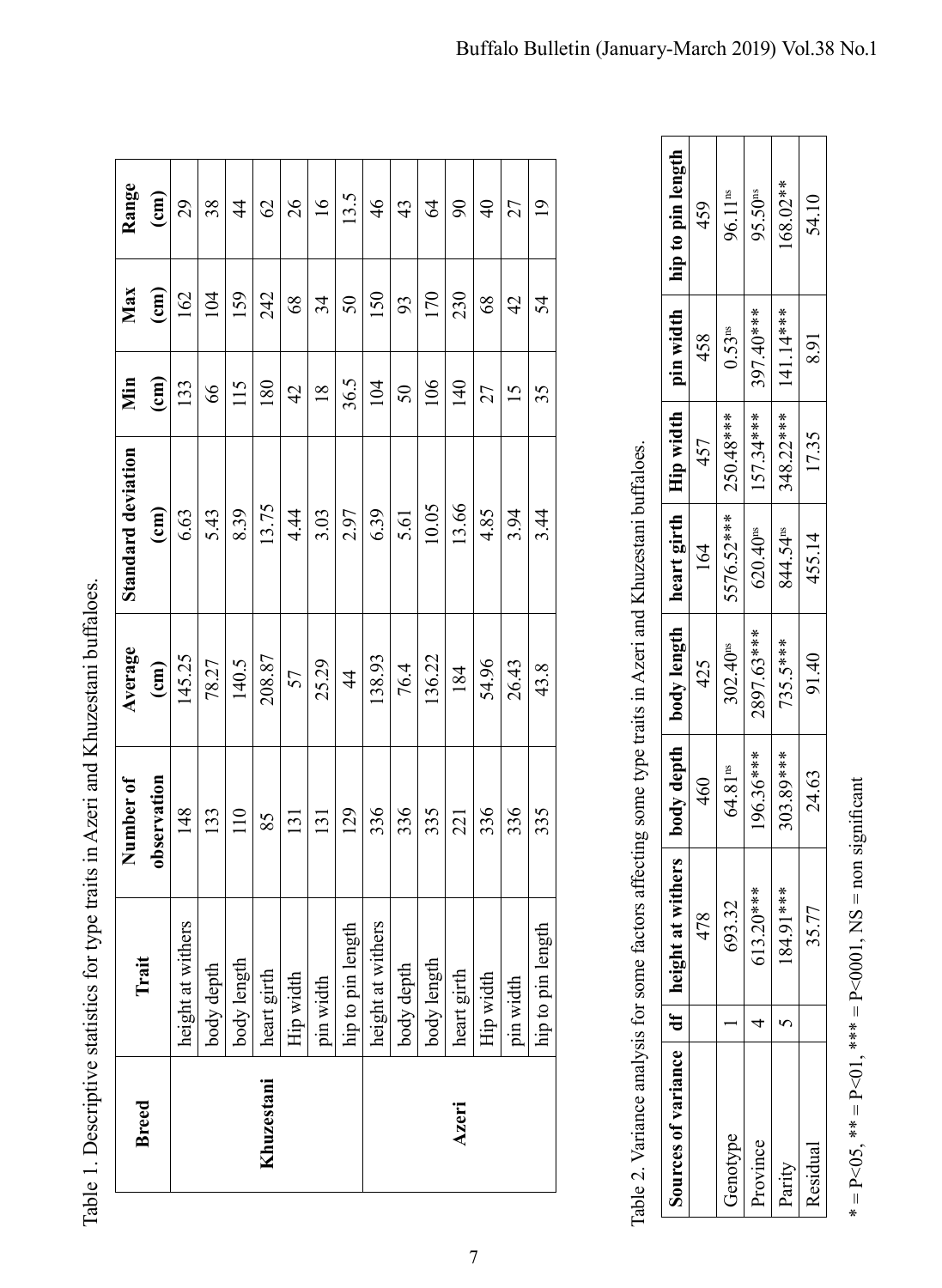| ;<br>;<br>j                                                                                                                |   |
|----------------------------------------------------------------------------------------------------------------------------|---|
|                                                                                                                            |   |
|                                                                                                                            |   |
|                                                                                                                            |   |
|                                                                                                                            |   |
|                                                                                                                            |   |
|                                                                                                                            |   |
|                                                                                                                            |   |
|                                                                                                                            |   |
|                                                                                                                            |   |
|                                                                                                                            |   |
|                                                                                                                            |   |
|                                                                                                                            |   |
|                                                                                                                            | 1 |
|                                                                                                                            |   |
|                                                                                                                            |   |
|                                                                                                                            |   |
|                                                                                                                            |   |
|                                                                                                                            |   |
|                                                                                                                            |   |
|                                                                                                                            |   |
|                                                                                                                            |   |
|                                                                                                                            |   |
| ֧֖֧֧֧֧֧֧֧֧֧֧֧֧֧֪֛֪֛֪֪֪֪֪֛֚֚֚֚֚֚֚֚֚֚֚֚֚֚֚֚֚֚֚֚֚֝֝֓֝֓֝֓֝֓֝֬֝֓֝֬֓֝֓֝֬֝֬֝֬֬֝֬֝֬֬֬֝֬֝֬֝֬֝֬                                      |   |
|                                                                                                                            |   |
|                                                                                                                            |   |
|                                                                                                                            |   |
|                                                                                                                            |   |
|                                                                                                                            |   |
|                                                                                                                            |   |
|                                                                                                                            |   |
|                                                                                                                            |   |
|                                                                                                                            |   |
|                                                                                                                            |   |
|                                                                                                                            |   |
|                                                                                                                            |   |
|                                                                                                                            |   |
|                                                                                                                            |   |
|                                                                                                                            |   |
|                                                                                                                            |   |
|                                                                                                                            | ı |
|                                                                                                                            |   |
|                                                                                                                            |   |
|                                                                                                                            |   |
|                                                                                                                            |   |
|                                                                                                                            |   |
|                                                                                                                            |   |
| $\sim$ 1 east-counte means and standard errors to the final traits in Agen and K hugestan buttalor $\sim$<br>$\frac{1}{2}$ |   |
|                                                                                                                            |   |
|                                                                                                                            |   |

| Sources of |            | Number of      | Height at                   |                          |                           |                              |                           |                          | Hip to pin                |
|------------|------------|----------------|-----------------------------|--------------------------|---------------------------|------------------------------|---------------------------|--------------------------|---------------------------|
| variance   | Categories | animals        | withers                     | Body depth               | Body length               | Heart girth                  | <b>Hip width</b>          | Pin width                | length                    |
| Khuzestani |            | 148            | $143.63*1.03$               | 77.30±0.85               | $138.45 \pm 1.73$         | $195.37^{\circ}$ $\pm 2.88$  | 57.29 <sup>b</sup> ±0.72  | $26.03 \pm 0.51$         | $45.41 \pm 1.27$          |
| Azeri      |            | 336            | 138.73±0.34                 | 75.76±0.29               | 135.04±0.57               | 183.89±1.95                  | $54.30 + 0.24$            | $26.07 \pm 0.18$         | 43.56±0.56                |
|            | Heifers    | $\overline{a}$ | 139.01 <sup>a</sup> ±0.96   | 72.6740.81               | $129.86 + 1.60$           | 179.98 $\pm$ 6.33            | 49.59 ± 0.69              | $22.95*10.49$            | $41.884 \pm 1.21$         |
|            | the first  | $\mathcal{O}$  | $139.22+0.94$               | $75.10*0.80$             | $134.3^{ab} \pm 1.59$     | $186.68^{\rm ab}$ $\pm 4.01$ | $55.32^{b} \pm 0.67$      | 24.98 <sup>b</sup> ±0.48 | 43.34 <sup>ab</sup> ±1.17 |
|            | Second     | 78             | $140.73^{ab} \pm 0.87$      | 75.60 <sup>b</sup> ±0.73 | $136.05^{b} \pm 1.47$     | $188.08^{ab} \pm 3.13$       | 56.47 <sup>b</sup> ±0.61  | $26.41 - 0.44$           | 43.93 <sup>ab</sup> ±1.07 |
| Parity     | Third      | 83             | Ō<br>$143.16 - 0.8$         | $78.41 - 0.71$           | $139.63 \pm 1.42$         | $193.05^{ab} \pm 3.18$       | 57.72 <sup>bc</sup> ±0.59 | $26.34^{od} \pm 0.43$    | $45.66^{b}$ $\pm 1.05$    |
|            | the fourth | 73             | $142.61^{bo} \pm 0.88$      | $78.88 - 0.74$           | 140.77 $\pm$ 1.47         | $196.09*±3.60$               | 57.99 ± 0.63              | $26.90^{od} \pm 0.45$    | $45.55^{bc} \pm 1.1$      |
|            | the fifth  | 148            | 73<br>$142.35^{bc} \pm 0.7$ | 78.59 ± 0.62             | $139.87 - 1.24$           | 193.91 <sup>b</sup> ±2.51    | 57.68 $\pm$ 0.52          | 27.724±0.37              | 46.53bc±0.91              |
|            | Khuzestan  | 136            | 144.82 <sup>4</sup> ±0.58   | $77.27^{b} \pm 0.50$     | 137.13 <sup>c</sup> ±1.05 | $195.37^{\circ}$ $\pm 2.88$  | $56.01 - 0.42$            | $24.24^{ab} \pm 0.30$    | 44.67±0.75                |
|            | Kermanshah | $\equiv$       | Ō<br>$142.444 + 2.0$        | $77.32^{ab} \pm 1.71$    | $139.8^{bed} \pm 3.4$     |                              | $58.57 - 1.43$            | $27.83 - 1.03$           | 46.15±2.53                |
|            | West       | 82             | $142.45^{\circ4} \pm 0.69$  | 78.51 <sup>b</sup> ±0.58 | 144.59 生1.11              | 180.84 $+2.63$               | 55.88 $\pm$ 0.48          | $29.05^{od} \pm 0.34$    | 44.70±0.85                |
|            | Azerbaijan |                |                             |                          |                           |                              |                           |                          |                           |
| Province   | Guilan     | 102            | 135.4740.61                 | $74.90 \pm 0.51$         | 128.4541.01               | 181.50 $+2.65$               | 52.5240.42                | $23.50*+0.30$            | 42.42±0.45                |
|            | East       |                | 139.74bc±0.70               |                          |                           |                              |                           |                          |                           |
|            | Azerbaijan | 76             |                             | 74.62 ±0.58              | $133.80^{b} \pm 1.15$     | 191.93 <sup>ab</sup> ±5.16   | $55.05^{bc} \pm 0.49$     | $26.69 - 35$             | 44.48±0.86                |
|            | Ardebil    | 77             | 137.24 <sup>a</sup> ±0.69   | 75.11 <sup>a</sup> ±0.57 | $133.32^{b+1}.11$         | $181.29 + 3.81$              | 53.75 <sup>ab</sup> ±0.48 | $25.06^{b} \pm 0.35$     | $42.63 + 0.86$            |

Means with different superscripts differ significantly (P<0.05). Means with different superscripts differ signifcantly (P<0.05).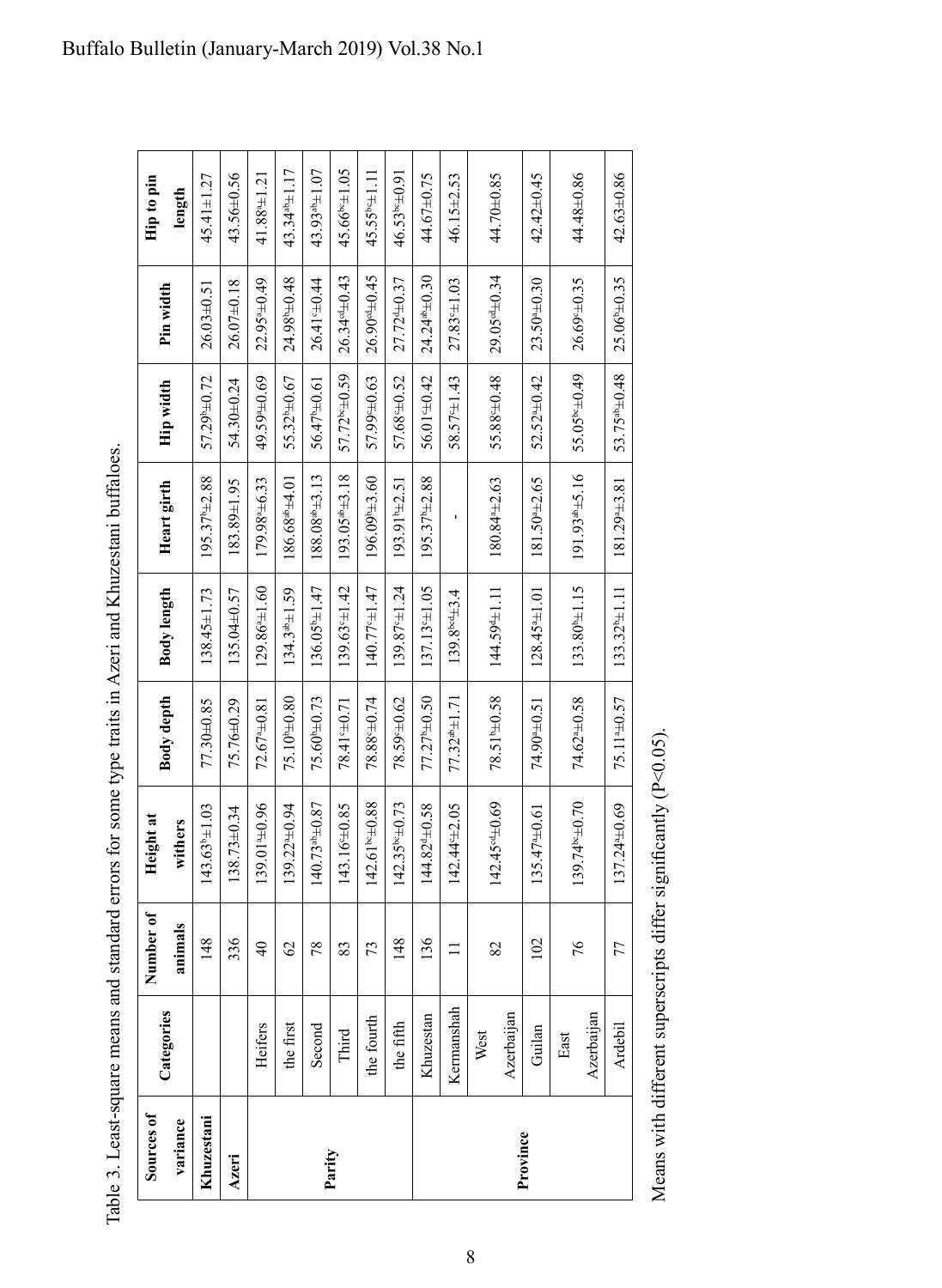the west to the east of the Azeri Distribution Zone, respectively. In other words, the animal's size decreases in this direction. These differences were signifcant for height at withers, body depth, body length, hip width and pin width  $(P<0.001)$ . Due to the large difference in climate in different provinces and their different breeding styles, the existence of these differences are predictable and the results confrm them.

## **CONCLUSION**

Given the challenges ahead of gathering record in buffaloes, this study is broadly a part of the rare studies that have been carried out on this species. In this research, the characteristics of Azeri and Khuzestani buffaloes were determined and compared. In addition to the characterization of each breed for desired traits, average performance of the studied traits particularly the height at withers and heart girth, which have a very high correlation with animal weight and Chuck, are higher for the Khuzestani breed than the Azeri. Using this information along with production information can be useful in designing corrective strategies.

## **ACKNOWLEDGEMENTS**

The authors would like to thanks "Animal Breeding Center (ABC)" and Ministery of Agriculture-Jihad branches in West Azerbaijan, East Azerbaijan, Ardebil, Guilan, Kermanshah and Khuzestan provinces and the "TAKDANA" company for their fnancial supports and data gathering.

## **REFERENCES**

- Anonymous. 2010. *Statistical Report of the Iranian Ministry of Agriculture*, Jihad, Country
- Anonymous. 2012. *Statistical Report of the Iranian Ministry of Agriculture*, Jihad, Country.
- Borghese, A. and M. Mazzi. 2005. Buffalo population and strategies in the world. *Buffalo Production and Research*, **67**: 1-39.
- del Schneider, M., J. Dürr, R. Cue and H. Monardes. 2003. Impact of type traits on functional herd life of Quebec Holsteins assessed by survival analysis. *J. Dairy Sci*., **86**: 4083- 4089.
- FAO. 2013. Food and Agriculture Organization Statistical Yearbook 2013: *World Food and Agriculture*. Food and Agriculture Organization of the United Nations, Rome, Italy.
- Iamartino, D., E.L. Nicolazzi, C.P. Van Tassell, J.M. Reecy and E.R. Fritz-Waters. 2017. Design and validation of a 90K SNP genotyping assay for the water buffalo (*Bubalus bubalis*). *PLOS ONE*, **12**(10): e0185220.
- Javed, K., R.H. Mirza, M. Abdullah and M. Akhtar. 2013. Environmental factors affecting live weight and morphological traits in Nili Ravi buffaloes of Pakistan. *Buffalo Bull*., **32**(2): 1161-1164.
- Kavandi, M., M.A. Edris and M. Mokhber. 2011. Genetic analysis of milk production traits and its correlation with type traits in holstein cows in Isfahan, p.78-90. *In 3rd National Conference of Iranian Holstein Society*, Iran.
- Kayastha, R.B., G. Zaman, R.N. Goswami and A. Haque. 2011. Physical and morphometric characterization of indigenous cattle of Assam. *Open Veterinary Journal*, **1**(1): 7-9.